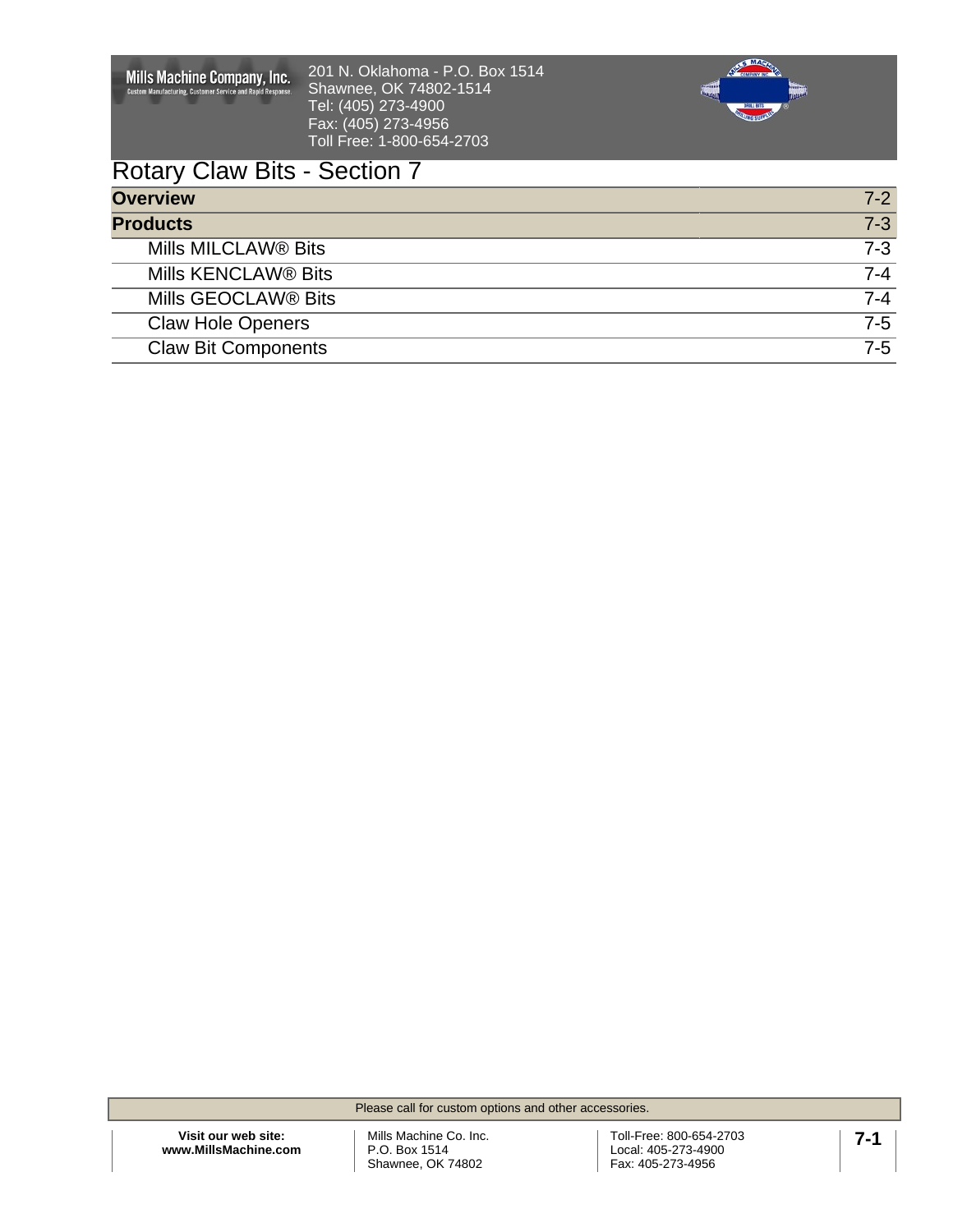### <span id="page-1-0"></span>**Overview**



In 1978, Mills Machine Company started manufacturing **Claw Bits** under an agreement with Kennametal, Inc., the original patent owner of the KENCLAW® Bit. Mills Machine improved the original design by offering a **one-piece heat-treated alloy steel body with special hard-faced blocks.** This type of manufacturing allows the bit to be reworked many times over, extending the overall life of the bit.

The **KENCLAW® Bit** is best suited for drilling in **soft to medium formations** and in **unconsolidated formations** of alternate layers of very soft clay and sand rock or hard shale. Whereas a drag bit would over-torque and possibly stall in these conditions, the KENCLAW® Bit excels. KENCLAW® Bits are available in **sizes ranging from 3 1/2" to 24" in diameter** and feature a variety of manufacturing options, such as Multi-Stage Reamers, Holeopeners, Circulating Pilot Bits, and Special Jet Circulation Configurations.

After many years of custom manufacturing KENCLAW® bits and four prototype testing phases later, Mills Machine created the **MILCLAW® Bit**, an improved, perfected version of the KENCLAW® bit. Protected by a U.S. Patent, as well as several International Patents, this claw bit features a **triangular, multi-stage body design** that provides better support for the cutters and enables it to **cut through harder formations.** The MILCLAW® Bit is available in **sizes ranging from 6 1/2" to 24" in diameter** and is best suited for drilling in **medium soft to medium hard formations**.

Both the MILCLAW® Bit and the KENCLAW® Bit have one circulation hole per cutter, in order to provide maximum hole cleaning, the MILCLAW® Bit design typically provides more footage from a set of cutters than the KENCLAW® Bit design. Additionally, experience and field test reports indicate that the MILCLAW® bit runs smoother and more efficiently with a ribbed stabilizer.

The Mills **GEOCLAW® Bit** fills the nitch for smaller size bullet bits. Their **construction is more versatile**, and their **performance is superior to the smaller bullet bits previously available**. Mills GEOCLAW® Bits are available in a heavy-duty crossed-bit construction and a standard pilot bit form. These unique bits fill an important need in the drilling industry.

All of Mills' Claw Bit designs offer **rapid penetration,** drilling time **as fast or faster than that of a drag bit**, and being as **tough as a roller rock bit.** They feature economical, **inexpensive field-replaceable cutters.** The conical bullet-shaped cutters rotate in their blocks to provide a self-sharpening effect, extending the life of the bit and reducing torque.

KENCLAW® is a Registered trademark of Kennametal, Inc.

MILCLAW® is a Registered trademark of Mills Machine Company, Inc.

GEOCLAW® is a Registered trademark of Mills Machine Company, Inc.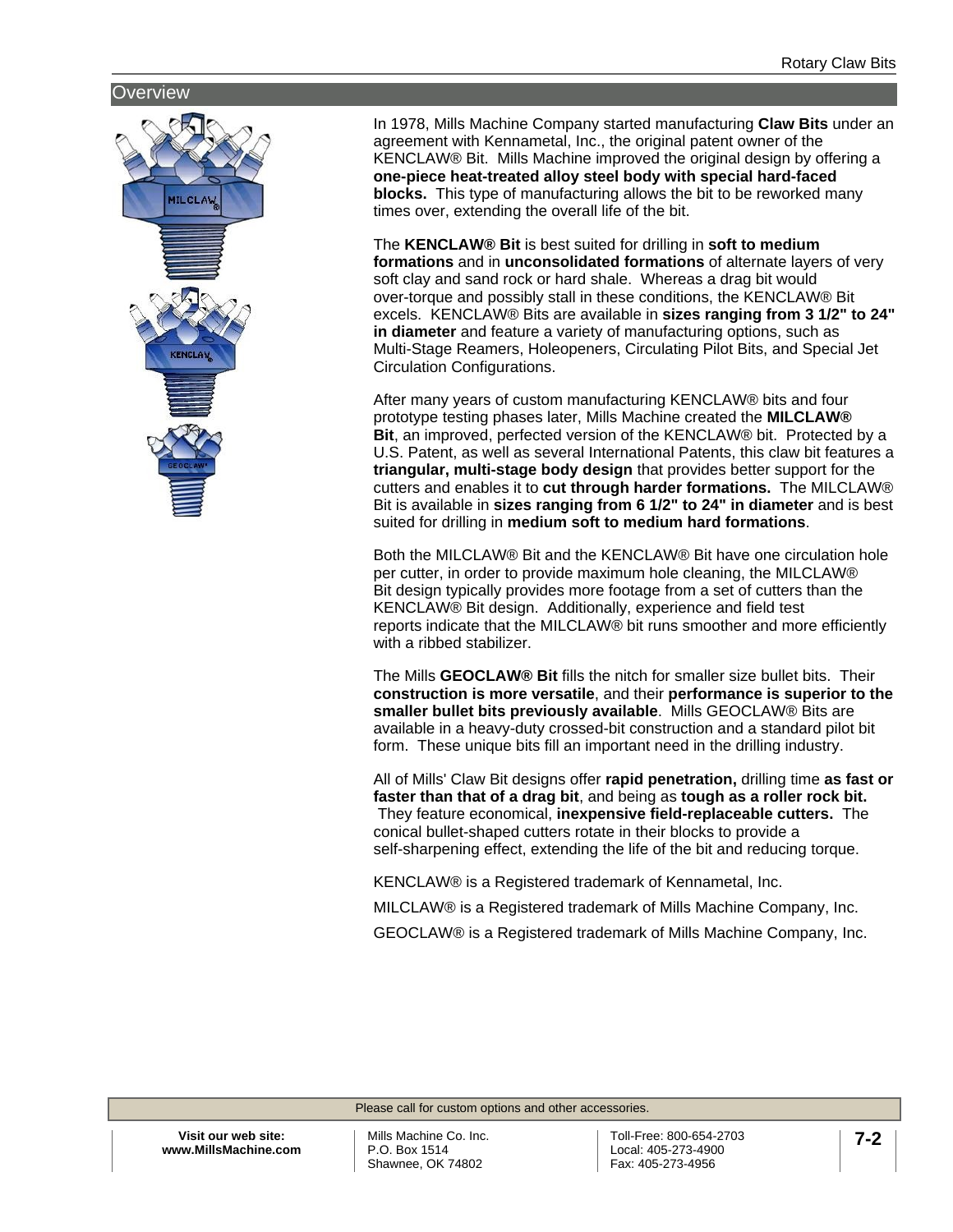# <span id="page-2-0"></span>Mills MILCLAW® Bits

The Mills Machine MILCLAW® Bit is an improved, perfected version of the KENCLAW® Bit. Protected by a U.S. Patent, as well as several International Patents, this claw bit features a triangular, multi-stage body design that provides better support for the cutters and enables it to cut through harder formations. MILCLAW® Bits are best suited for drilling in medium soft to medium hard formations.

MILCLAW® Bits are available in the standard sizes listed below, with the standard connections listed below. Other sizes and connections can be custom manufactured to meet your needs. Please contact one of our sales representatives for addtional information.

#### **The design for the MILCLAW® Bit changes at 14 3/4" and larger to a Heavy Duty Reamer type.**

|                                    |                                                               |        |                  |           | Weight                       |      |         |  |
|------------------------------------|---------------------------------------------------------------|--------|------------------|-----------|------------------------------|------|---------|--|
|                                    | <b>Description</b>                                            | Part#  | <b>Pilot Bit</b> | # Cutters | Lbs.                         | Kg.  | Diagram |  |
| <b>MILCLAW® Bits</b>               |                                                               |        |                  |           |                              |      |         |  |
|                                    | S 6 1/2" (162mm) MILCLAW® Bit, 3 1/2" API Reg. Pin            | MC0612 | CP <sub>18</sub> | 6         | 35.0                         | 15.9 |         |  |
|                                    | S 6 3/4" (172mm) MILCLAW® Bit, 3 1/2" API Reg. Pin            | MC0634 | CP18             | 6         | 35.0                         | 15.9 |         |  |
|                                    | S 7 7/8" (200mm) MILCLAW® Bit, 4 1/2" API Reg. Pin            | MC0778 | CP18             | 7         | 51.0                         | 23.1 | MILCLAW |  |
|                                    | S 8 3/4" (222mm) MILCLAW® Bit, 4 1/2" API Reg. Pin            | MC0834 | CP <sub>18</sub> | 8         | 60.0                         | 27.2 |         |  |
|                                    | S 9" (229mm) MILCLAW® Bit, 4 1/2" API Reg. Pin                | MC0900 | CP <sub>18</sub> | 9         | 65.0                         | 29.5 |         |  |
|                                    | S 9 7/8" (251mm) MILCLAW® Bit, 6 5/8" API Reg. Pin            | MC0978 | CP18             | 9         | 88.0                         | 39.9 |         |  |
|                                    | S 10 5/8" (295mm) MILCLAW® Bit, 6 5/8" API Reg.<br><b>Pin</b> | MC1058 | CP18             | 14        | 128.0                        | 58.1 |         |  |
|                                    | S 12 1/4" (311mm) MILCLAW® Bit, 6 5/8" API Reg.<br>Pin        | MC1214 | CP18             | 17        |                              |      |         |  |
| <b>MILCLAW<sup>®</sup> Reamers</b> |                                                               |        |                  |           |                              |      |         |  |
|                                    | 14 3/4" (375mm) MILCLAW® Reamer, 6 5/8" API<br>Reg. Pin       | MC1434 | MC0634           |           |                              |      |         |  |
|                                    | 17 1/2" (445mm) MILCLAW® Reamer, 6 5/8" API<br>Reg. Pin       | MC1712 | MC0634           |           |                              |      |         |  |
|                                    | 20" (500mm) MILCLAW® Reamer, 6 5/8" API Reg.<br>Pin           | MC2000 | <b>MC0778</b>    |           |                              |      |         |  |
|                                    | 22" (559mm) MILCLAW® Reamer, 7 5/8" API Reg.<br>Pin           | MC2200 | <b>MC0778</b>    |           | ۰                            |      |         |  |
|                                    | 24" (610mm) MILCLAW® Reamer, 7 5/8" API Reg.<br>Pin           | MC2400 | <b>MC0778</b>    |           | $\qquad \qquad \blacksquare$ |      |         |  |

Please call for custom options and other accessories.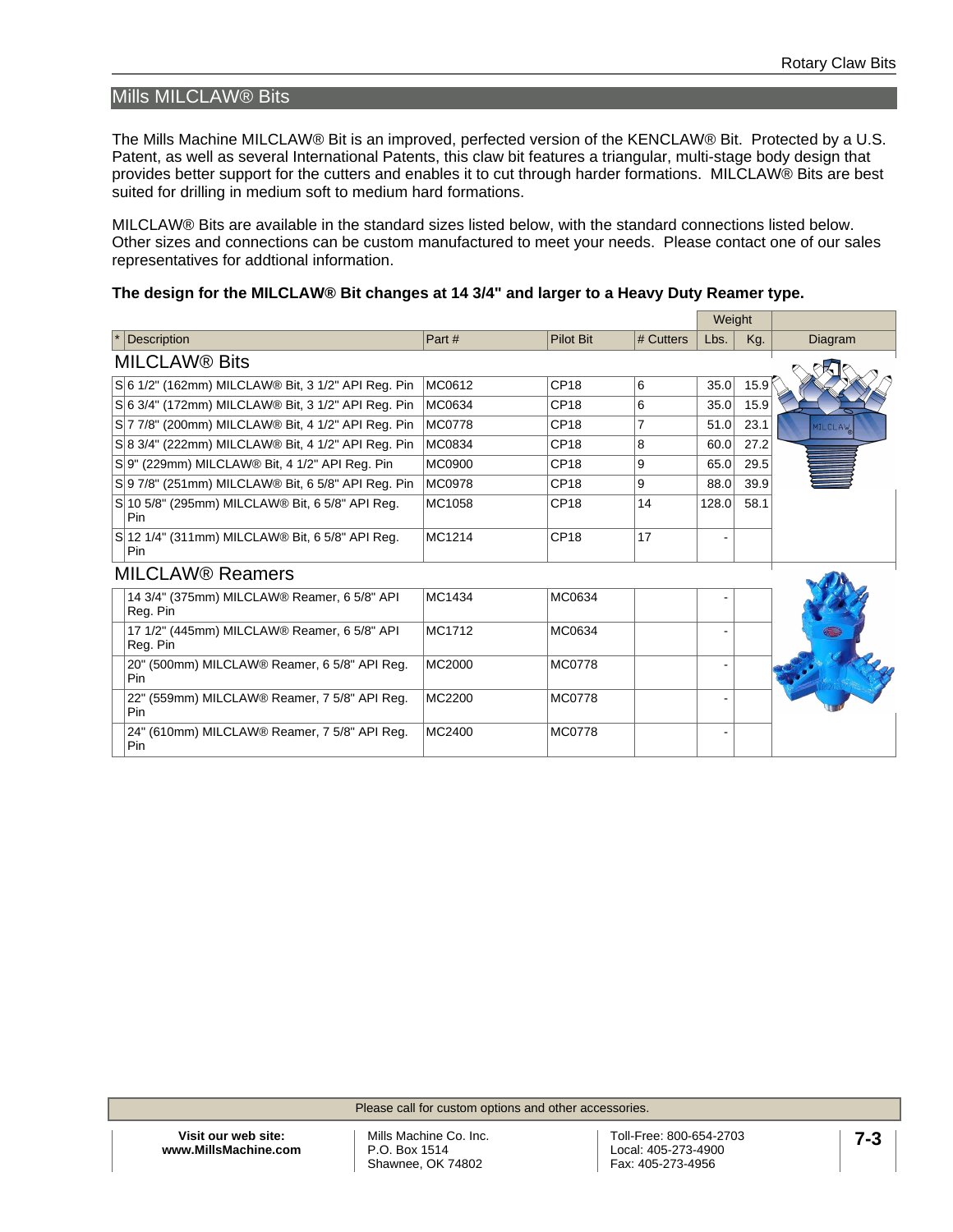# <span id="page-3-0"></span>Mills KENCLAW® Bits

Mills Machine KENCLAW® Bits are best suited for drilling in soft to medium formations and in unconsolidated formations of alternate layers of very soft clay and sand rock or hard shale. Whereas a drag bit would over-torque and possibly stall in these conditions, the KENCLAW® Bit excels. KENCLAW® Bits are available in sizes ranging from 3 1/2" to 24".

|                                                               |            |                  |                  | Weight |      |                |  |
|---------------------------------------------------------------|------------|------------------|------------------|--------|------|----------------|--|
| <b>Description</b>                                            | Part#      | <b>Pilot Bit</b> | # Cutters        | Lbs.   | Kg.  | Diagram        |  |
| <b>KENCLAW® Bits</b>                                          |            |                  |                  |        |      |                |  |
| S 4 1/2" (108mm) KENCLAW® Bit, 2 3/8" API Reg. Pin MK0412-238 |            | CP-12            | 4 C <sub>6</sub> | 9.0    | 4.1  |                |  |
| S 4 3/4" (121mm) KENCLAW® Bit. 2 3/8" API Rea. Pin MK0434-238 |            | CP-12            | 4 C <sub>6</sub> | 12.0   | 5.4  |                |  |
| S 5 1/4" (133mm) KENCLAW® Bit, 2 3/8" API Reg. Pin MK0514-238 |            | CP-12            | 4 C <sub>6</sub> | 13.0   | 5.9  | <b>KENCLAW</b> |  |
| S 4 3/4" (121mm) KENCLAW® Bit, 2 7/8" API Reg. Pin MK0434-278 |            | CP-12            | 4 C <sub>6</sub> | 14.0   | 6.4  |                |  |
| S 5 1/2" (133mm) KENCLAW® Bit, 2 7/8" API Reg. Pin MK0512-278 |            | CP-12            | 4 C6             | 17.0   | 7.7  |                |  |
| S 5 1/2" (140mm) KENCLAW® Bit, 3 1/2" API Reg. Pin MK0512-312 |            | CP-18            | 4 C-23           | 19.0   | 6.8  |                |  |
| S 5 5/8" (143mm) KENCLAW® Bit, 3 1/2" API Req. Pin MK0558-312 |            | CP-18            | 4 C-23           | 20.0   | 8.2  |                |  |
| S 5 7/8" (149mm) KENCLAW® Bit, 3 1/2" API Reg. Pin MK0578-312 |            | CP-18            |                  |        |      |                |  |
| S 6" (152mm) KENCLAW® Bit, 3 1/2" API Reg. Pin                | MK0600-312 | CP-18            | 5 C-23           | 21.0   | 9.5  |                |  |
| S 6 1/4" (159mm) KENCLAW® Bit, 3 1/2" API Reg. Pin MK0614-312 |            | CP-18            | 5 C-23           | 21.0   | 9.5  |                |  |
| S 6 1/2" (165mm) KENCLAW® Bit, 3 1/2" API Req. Pin MK0612-312 |            | CP-18            | 5 C-23           | 21.0   | 9.5  |                |  |
| S 6 3/4" (172mm) KENCLAW® Bit, 3 1/2" API Reg. Pin MK0634-312 |            | CP-18            | 5 C-23           | 22.0   | 10   |                |  |
| S 7 7/8" (200mm) KENCLAW® Bit, 4 1/2" API Reg. Pin MK0778-412 |            | CP-18            | 8 C-23           | 34.0   | 15.8 |                |  |
| S 8 1/2" (216mm) KENCLAW® Bit, 4 1/2" API Reg. Pin MK0812-412 |            | CP-18            | 8 C-23           | 36.0   | 13.6 |                |  |
| S 8 3/4" (222mm) KENCLAW® Bit, 4 1/2" API Req. Pin MK0834-412 |            | CP-18            | 8 C-23           | 40.0   | 18.1 |                |  |
| S 9" (229mm) KENCLAW® Bit. 4 1/2" API Rea. Pin                | MK0900-412 | <b>CP-18</b>     | 8 C-23           | 40.0   | 18.1 |                |  |
| S 9 7/8" (251mm) KENCLAW® Bit, 6 5/8" API Reg. Pin MK0978-658 |            | CP-18            | 9 C-23           | 57.0   | 25.9 |                |  |
| S 10 5/8" (270mm) KENCLAW® Bit, 6 5/8" API Reg.<br>Pin        | MK1058-658 | CP-18            | 9 C-23           | 70.0   | 31.8 |                |  |
| S 12 1/4" (311mm) KENCLAW® Bit, 6 5/8" API Reg.<br>Pin        | MK1214-658 | <b>CP-18</b>     | 12 C-23          | 110.0  | 49.9 |                |  |
| Mills GEOCLAW® Bits                                           |            |                  |                  |        |      |                |  |

<span id="page-3-1"></span>Mills Machine GEOCLAW® Bits were designed specifically for the geothermal drilling industry. Its construction is more versatile and its performance is superior to other smaller bullet bits previously available.

|                 |                                                       |           |                    |           | Weight |     |         |
|-----------------|-------------------------------------------------------|-----------|--------------------|-----------|--------|-----|---------|
| $\vert * \vert$ | <b>Description</b>                                    | Part #    | <b>Pilot Bit</b>   | # Cutters | Lbs.   | Kg. | Diagram |
|                 | <b>GEOCLAW® Bits</b>                                  |           |                    |           |        |     |         |
|                 | S 3 7/8" (98mm) GEOCLAW® Bit, 2 3/8" API Reg. Pin     | MG378-238 | <b>Crossed Bit</b> | 5 C6      | 8.0    | 3.6 |         |
|                 | S 4 1/4" (105mm) GEOCLAW® Bit, 2 3/8" API Reg.<br>Pin | MG414-238 | <b>Crossed Bit</b> | 5 C6      | 9.0    | 4.1 |         |
|                 | 4 1/2" (108mm) GEOCLAW® Bit, 2 3/8" API Req.<br>Pin   | MG412-238 | <b>Crossed Bit</b> | 5 C6      | 10.0   | 4.5 |         |
|                 | S 4 3/4" (121mm) GEOCLAW® Bit, 2 3/8" API Reg.<br>Pin | MG434-238 | <b>Crossed Bit</b> | 5 C6      | 10.0   |     |         |
|                 | S 5 1/4" (133mm) GEOCLAW® Bit, 2 7/8" API Reg.<br>Pin | MG514-278 | <b>Crossed Bit</b> | 6 C6      | 14.0   | 6.4 |         |